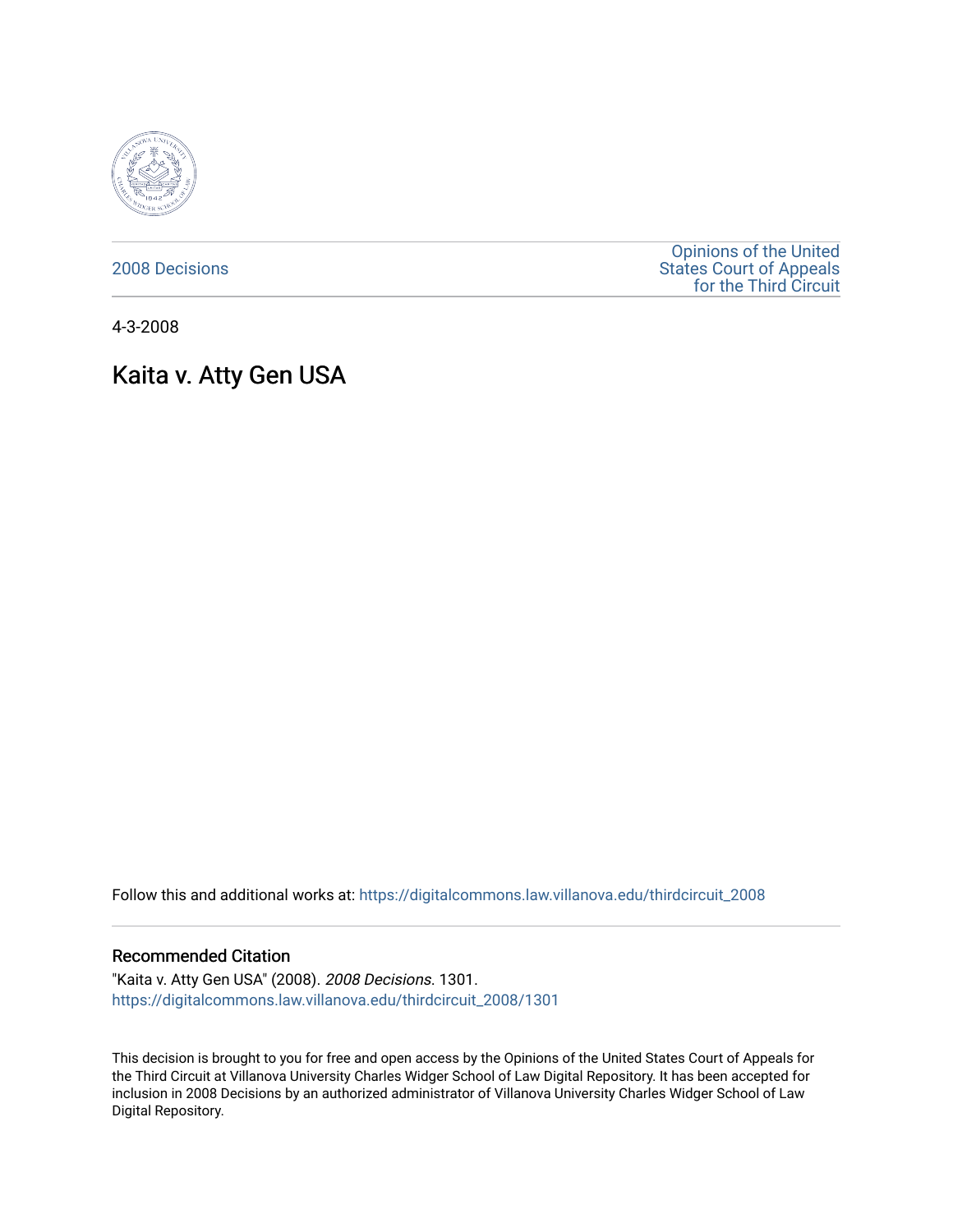#### PRECEDENTIAL

# UNITED STATES COURT OF APPEALS FOR THE THIRD CIRCUIT

l

 $\overline{a}$ 

No. 06-3288

# FATMATA KAITA, **Petitioner**

v.

ATTORNEY GENERAL OF THE UNITED STATES, Respondent

l

l

On Petition for Review of an Order of the Board of Immigration Appeals (No. A97-965-177) Immigration Judge: Hon. Esmeralda Cabrera

Argued December 13, 2007

Before: SLOVITER, AMBRO, Circuit Judges, and POLLAK,<sup>\*</sup> District Judge

> (Filed: April 3, 2008)  $\overline{\phantom{a}}$

Matthew J. Harris (Argued) Brooklyn, N.Y. 11215-0000

Attorney for Petitioner Ada E. Bosque (Argued)

<sup>\*</sup> Hon. Louis H. Pollak, Senior Judge, United States District Court for the Eastern District of Pennsylvania, sitting by designation.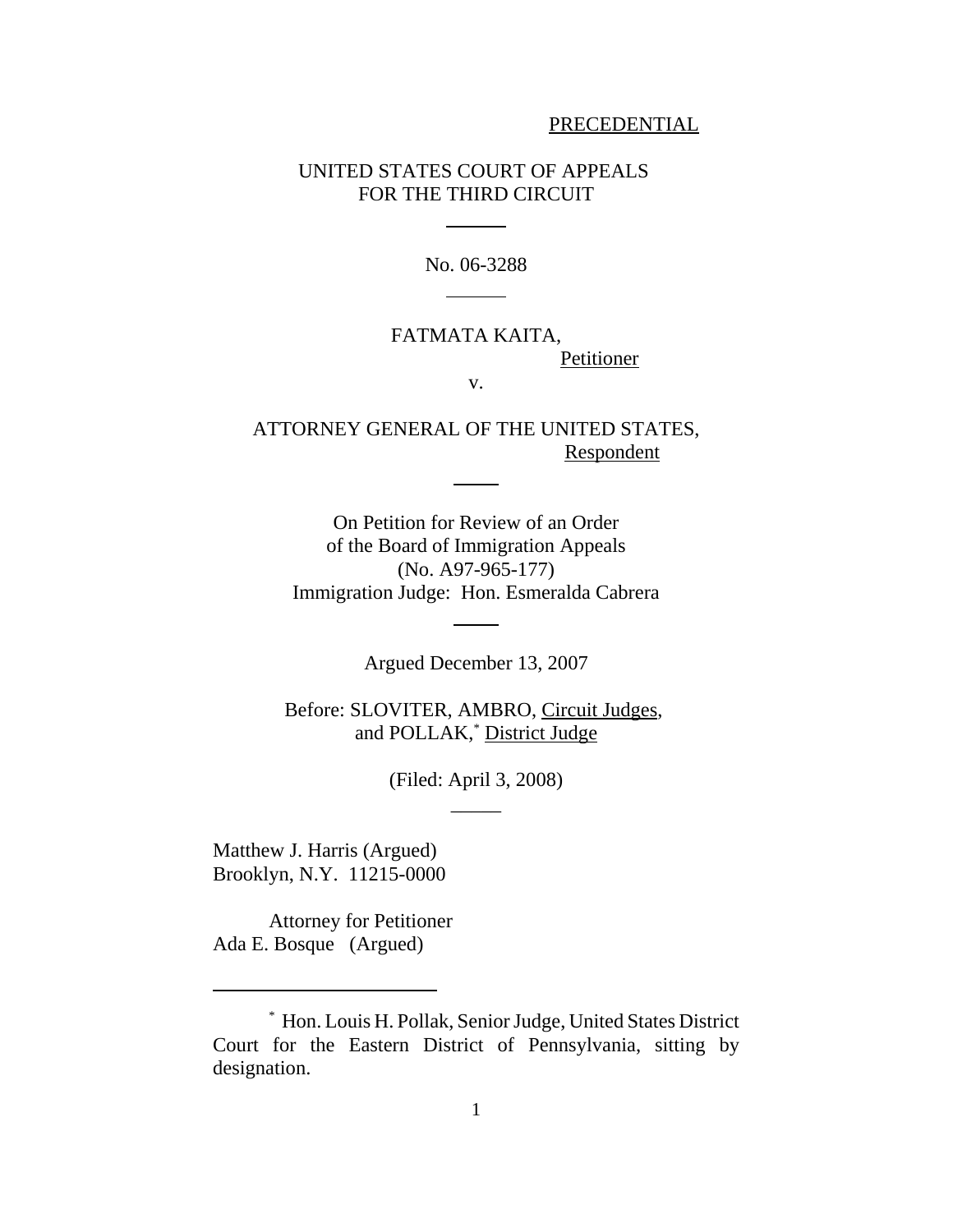Edward J. Duffy United States Department of Justice Office of Immigration Litigation Washington, D.C. 20044-0000

Regina S. Moriarty United States Department of Justice Tax Division Washington, D.C. 20044-0000

Attorneys for Respondent

## OPINION OF THE COURT

l

 $\overline{a}$ 

### SLOVITER, Circuit Judge.

Before us is a petition for review filed by Fatmata Kaita, a native and citizen of Sierra Leone, of the decision of the Board of Immigration Appeals ("BIA") denying her claims for asylum, withholding of removal, and CAT protection on the basis of the adverse credibility finding made by the Immigration Judge ("IJ"). Kaita claims that she was persecuted and tortured by the rebels who came to power in Sierra Leone in the 1990s. We must decide whether the IJ's finding is supported by substantial evidence, as well as whether that finding was affected by the IJ's frequent interruptions during the removal hearing and the apparent translation problems during Kaita's testimony.

#### **I.**

#### A. Factual Background

Kaita, who is fifty-six years old, was born and raised in Bo Town, Sierra Leone and lived there until 1997. She attended a Muslim school in Sierra Leone for ten years (approximately equivalent to a ninth grade education). She was married and has four children.

Kaita's husband disappeared in 1997, at a time when there were many attacks in Bo Town by rebel forces belonging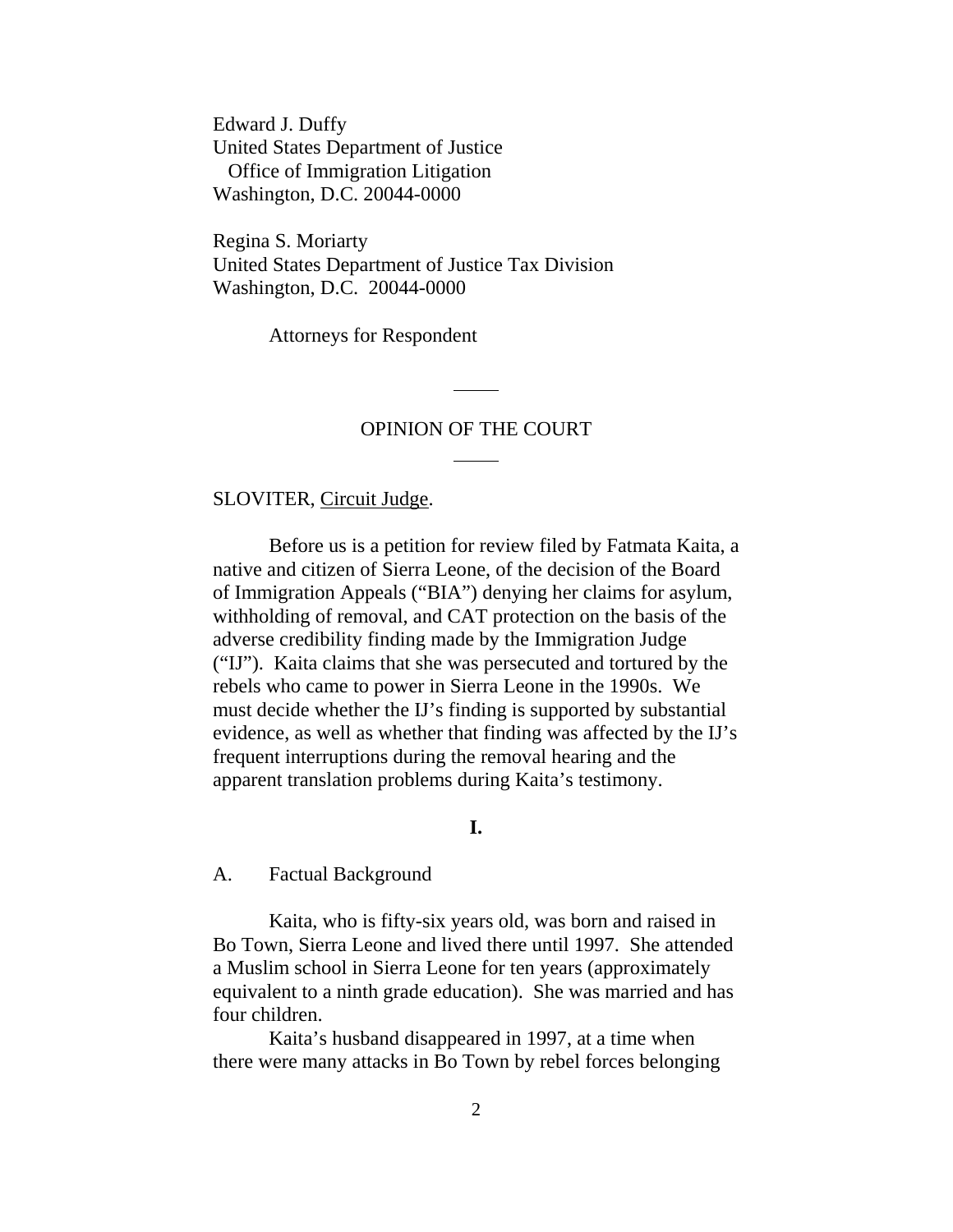to the Revolutionary United Front ("RUF").<sup>1</sup> Kaita stated that her husband had gone to the mosque to pray very early in the morning on the day he disappeared, and that the rebels broke into her home at five o'clock that morning when she was alone with the children. The rebels asked where her husband was, "arrested," tortured and beat her and the children, and then set fire to their house. A.R. at 114.

Kaita stated that the rebels had killed her husband because he and she supported Ahmad Tejan Kabbah, the president of Sierra Leone. The rebels stated that they knew that Kaita and her husband supported the Sierra Leone People's Party ("SLPP"), the official governing party of Sierra Leone opposed by the rebels. Kaita testified that she had been a member of the SLPP for about one year prior to the rebel attack and that it was not a secret that she and her husband supported that party.

Kaita further testified that as a result of the 1997 attack she moved to Freetown into the home of her husband's brother. On January 6, 1999, while she was in Freetown, rebel forces captured her when she went out to get food for her children. The rebels detained her for nineteen days at a military barracks, where she was forced to cook and wash clothing for the rebels. She was also beaten, raped and tortured repeatedly throughout her detention by many different men. There were about twenty other women who were captured, and the rebels killed at least one of them. The rebels also threatened to kill Kaita.<sup>2</sup>

Ultimately, troops from other African countries rescued Kaita and took her to the hospital where she spent seven days

<sup>&</sup>lt;sup>1</sup> The RUF is known for its extreme violence, including, inter alia, kidnapping women to use as sex slaves and forcibly recruiting child soldiers.

<sup>&</sup>lt;sup>2</sup> Kaita's brief states that she testified that the rebels told her that it was known that she was an ethnic Mandingo and supporter of Ahmad Tejan Kabbah, but because that section of the transcript is indiscernible we can find only a reference to the rebels threatening Kaita due to her support for Ahmad Tejan Kabbah.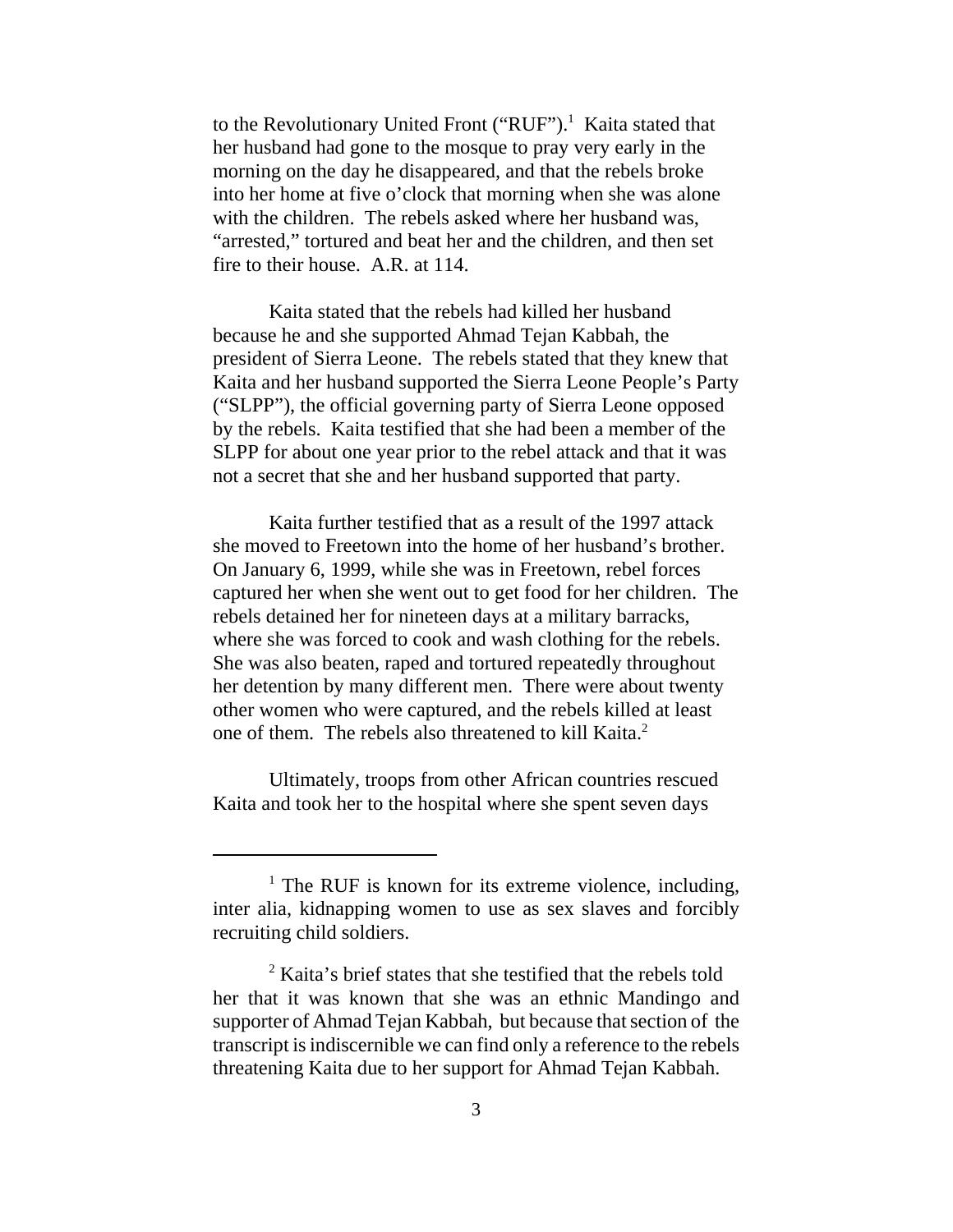receiving treatment for the injuries she sustained from the gang rapes and beatings. Although she could not remember the exact dates when she was in the hospital, Kaita did testify that by January 25, 1999, she was at the hospital and out of pain. When Kaita was released from the hospital, she discovered that her husband's brother and her four children were missing. She learned that her children had been taken in by various neighbors. She testified that she remained in Freetown at the home of her husband's family for five years because she felt it had become safe due to the government's assurances that it had driven out the rebels. She left Sierra Leone in 2002 with her children and went to Guinea to live with her husband's friend.

Kaita's testimony that she obtained a passport in Freetown, Sierra Leone, in December 2002 is corroborated by her production of a passport dated December 23, 2002. At another point during her testimony, Kaita reiterated that she "left Sierra Leone the 12 month, the 29th." A.R. at 137. Kaita stayed in Guinea not quite three months before coming to the United States because the government of Guinea beat and arrested refugees from Sierra Leone. Her children remain in Conakry, the capital of Guinea.

There is some lack of clarity in the transcript regarding the dates when Kaita left Sierra Leone for Guinea and when she left Guinea for the United States. At one point, the transcript reads that Kaita left Sierra Leone "the two month, 29th, 2002," A.R. at 131, and she "left Guinea the 10 month the 15." A.R. at 132. At that point, however, Kaita's counsel stated, "I couldn't understand what the interpreter just said . . . Can you just repeat that?" A.R. at 132. The IJ then answered, "[h]e just said [s]he left Guinea the 3rd month the 16th," A.R. at 132, to which Kaita's counsel responded, "Oh, I keep hearing something . . . ." A.R. at 132. The IJ then sought clarification from Kaita, asking, "[a]nd you left Sierra Leone December of 2002. Is that right?" A.R. at 132. Kaita replied in the affirmative and also stated that she then left Guinea in 2003. Later, the IJ asked Kaita, "earlier you said that you had left Sierra Leone on March 29, 2002 to go to [Guinea]. How is it then that you got this passport issued to you [in Sierra Leone] December 23, 2002?" A.R. at 137. We have canvassed the record and find no instance in which Kaita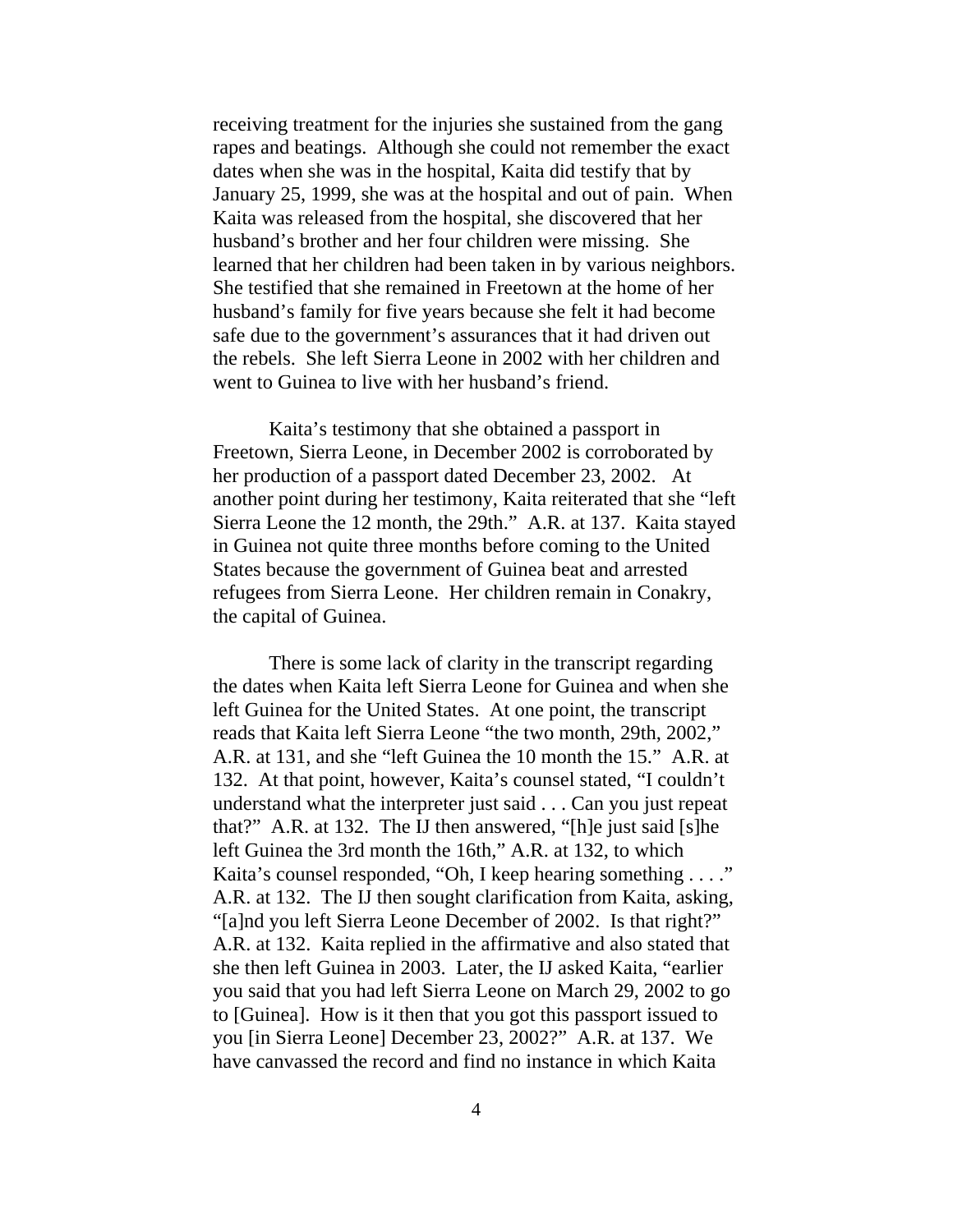testified that she left Sierra Leone on March 29, 2002; the IJ's question, therefore, appears to have misstated Kaita's testimony. $3$ 

Kaita testified that she arrived in the United States on March 26, 2003 via Air France airlines. Although she had a Sierra Leonian passport in her own name, for unexplained reasons she borrowed a passport from her husband's friend to leave Guinea.

## B. IJ Conduct and Translation Issues

In her brief, Kaita argues that the IJ made it impossible for her to testify about her life in Guinea and then based her negative credibility finding in part on lack of detail. Our examination of the transcript supports this contention. The IJ interjected during Kaita's testimony no less than thirty-three times. Some of the interjections can be fairly characterized as exasperated expressions to Kaita (sometimes interrupting her testimony) and to the translator, some were admonishments to counsel to hurry up, and others were attempts to direct the questioning of Kaita. Although some interjections were reasonable attempts to clarify certain facts, other interjections appear to have been disruptive. What follows are some examples of those interjections.

During a preliminary proceeding held on July 20, 2004, when asked how old she was, Kaita responded (through the translator), "I'm 52 years old." A.R. at 96. The IJ asked, "You sure?" and Kaita responded, "I'm 51 but some over there." A.R. at 96. The IJ asked, "What?" To which Kaita replied, "I'm 51 but a little bit, some time over 51." A.R. at 96. The IJ then exclaimed, "Sometimes you're over 51, that's interesting. Okay. Let's move on here. It's just amazing. It's amazing for a

<sup>&</sup>lt;sup>3</sup> The transcript then indicates that Kaita said that she "left Sierra Leone the 10th month." A.R. at 137. That answer is inexplicable in light of the fact that in her next answer, responding to the IJ's attempt at clarification, Kaita testified that she "left Sierra Leone the 12 month, the 29th" of 2002. A.R. at 137.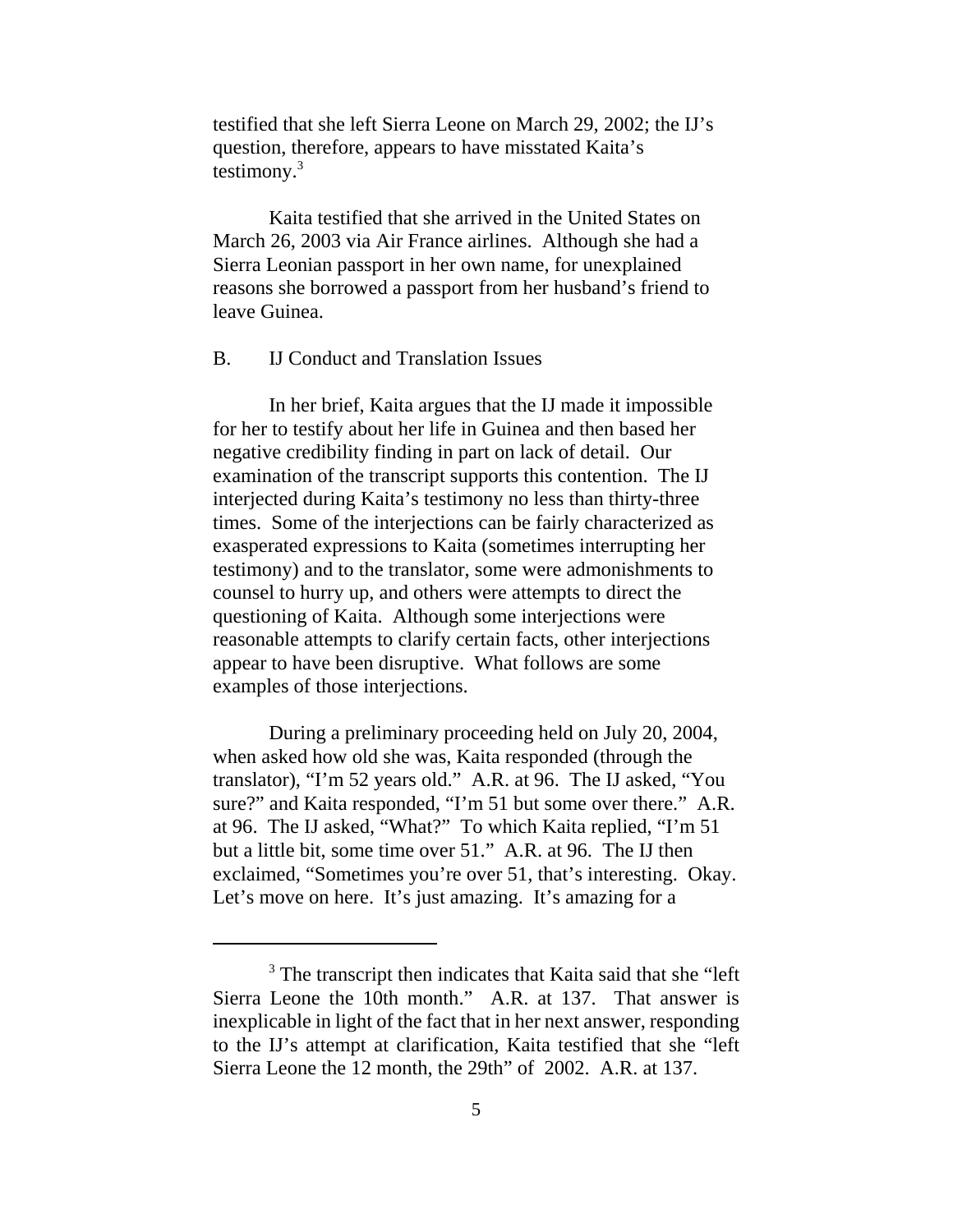Wednesday morning what one hears." A.R. at 97. Counsel and the IJ then agreed that Kaita was in fact 51 years old, but would turn 52 in a few months, thereby supporting her assertion that she was "some time over 51." Kaita never said that she was "sometimes" over 51.

During the principal evidentiary hearing, when Kaita explained that she could no longer remember the exact date in 1997 on which her husband disappeared because it had been a traumatic event, the IJ interrupted, asking, "excuse me, ma'am, you expect me to believe that your husband goes missing and you don't remember the day he goes missing? . . . ." A.R. at 111. Then when counsel asked Kaita what happened to her that day (as distinct from her husband), the IJ said, "What day, I don't know what day. All I know is the year." A.R. at 111. Later, when Kaita was explaining what happened to her during the 1997 Bo Town incident, the IJ interrupted to say, "ma'm, what happened, just tell me what happened. Did anything happen?" A.R. at 113-14. In another instance, after Kaita's counsel asked her about the governing structure in Sierra Leone, the IJ said, "Counsel, what kind of question is that?" A.R. at 110.

When counsel was asking Kaita about her experience in the military camp in which she was gang raped, the IJ interjected, "Can you just stop her please. Don't let her continue going on." A.R. at 118. When Kaita attempted to explain how another woman at the military camp had been killed by the rebels in the 1999 incident, and stated, "they used to torture us and beat us and the way they raped that lady, she bleeded, there was a lot of blood coming from her until she, she died," A.R. at 119, the IJ immediately interjected, in perhaps the most disturbing example of the IJ's conduct at the hearing, "Okay, so she bled to death. Let's move on." A.R. at 120.

In addition, the transcript reveals that the IJ hurried Kaita and her counsel through the proceedings. She stated soon after the hearing began, "Counsel, please, I have a case at 10:30. I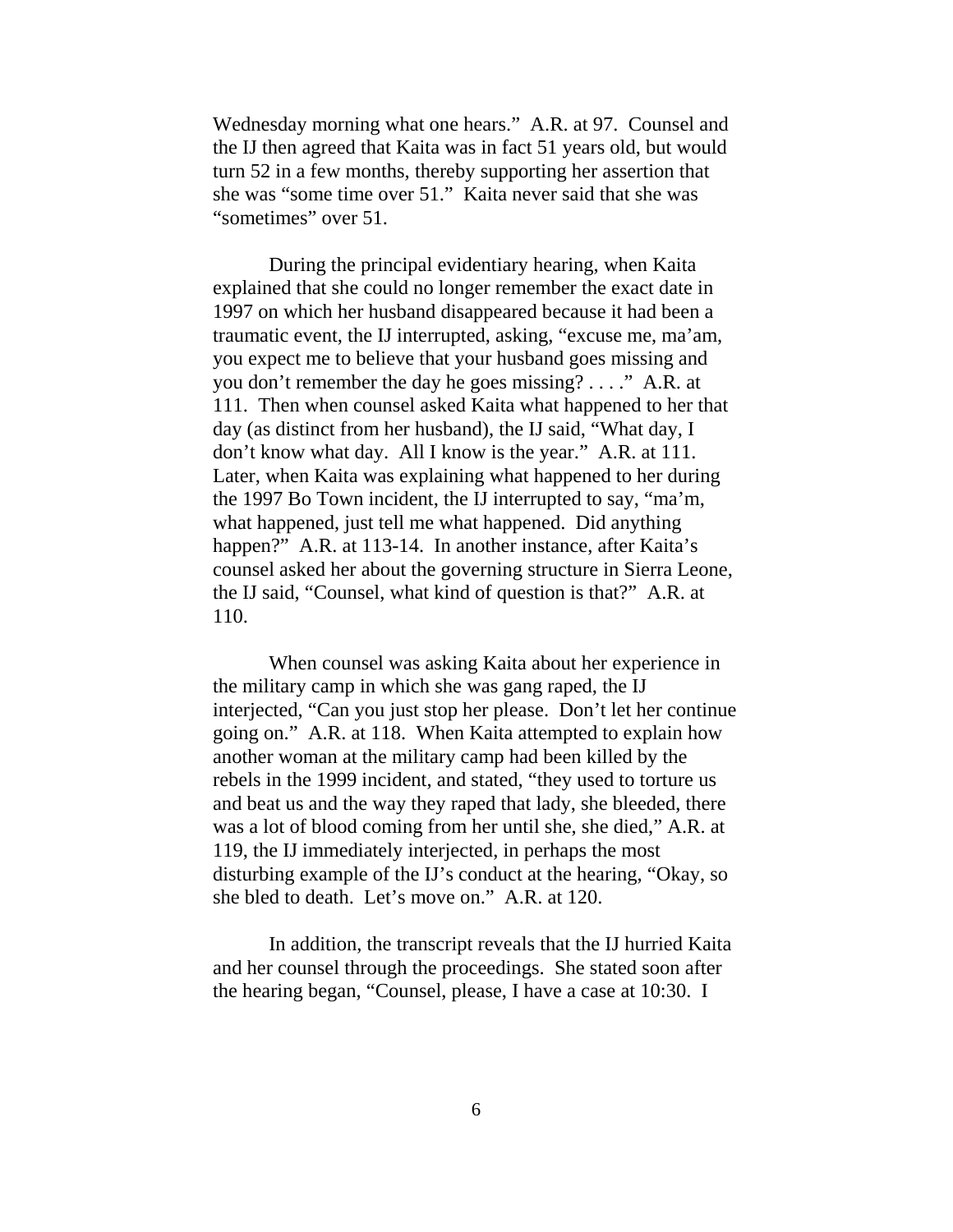need to hear this today."4 A.R. at 109. When Kaita was explaining her hospital treatment following the gang rape, the IJ stated, "Okay, let's move on." A.R. at 122. Later in the same discussion, the IJ told Kaita's counsel, "Proceed counsel, please, I'd like to wrap this up now." A.R. at 123. During the part of the testimony in which Kaita talked about the dates when she left Sierra Leone for Guinea and Guinea for the United States, the IJ asked, "Counsel, anything further?" A.R. at 131. And then a very short time later, "Okay, anything else, counsel?" A.R. at 132. At one point, Kaita's counsel asked permission to engage in a line of questions regarding Kaita's passport, and the IJ said, "counsel, it is 10:30 and we've done nothing here, come on, let's finish this up." A.R. at 133. Counsel asked permission to ask "[j]ust a couple more questions." A.R. at 133. To which the IJ responded, "No, not a couple more questions. Wrap it up. . . . That's it." A.R. at 133.

The IJ also interrupted, directed Kaita's testimony, and on occasion apparently created confusion. For example, when Kaita was trying to explain the January 1999 incident, the IJ told her she did not want to hear about whether the children were hungry; she just wanted to hear what happened.<sup>5</sup> When Kaita's counsel asked why the rebels attacked her, the IJ cut off counsel's question and said she wanted to know where Kaita was when she was beaten. There are numerous examples when the IJ

<sup>&</sup>lt;sup>4</sup> Even though the IJ had another "case" on her docket, that burden cannot be laid at Kaita's feet. At a hearing held on July 20, 2004, the IJ asked Kaita's counsel how long he would need to conduct the full hearing, and he told the IJ he needed two hours. The IJ set the hearing for nine o'clock in the morning on February 14, 2005. If the IJ had another matter scheduled at 10:30, that would only have allowed ninety minutes, not two hours, for Kaita's case.

<sup>&</sup>lt;sup>5</sup> Kaita stated, "I went to buy food for my children. The children in the house was hungry." A.R. at 116. The IJ asked, "What?" To which Kaita replied, "The children was home hungry." A.R. at 116. The IJ then said, "Ma'm, I said what happened not whether the children were hungry." A.R. at 116.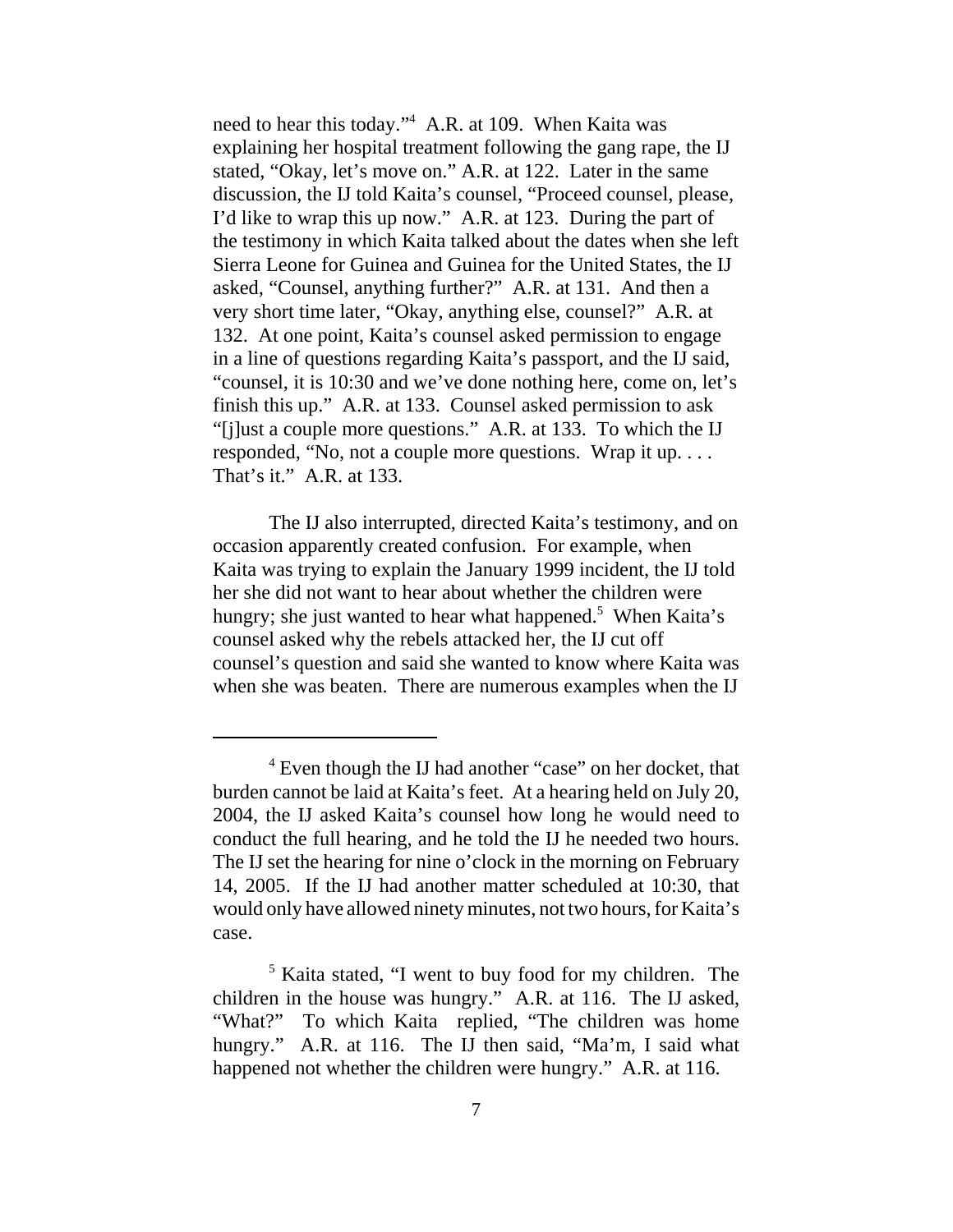directed the questioning of Kaita, usurping counsel's role.

After counsel advised the IJ at a preliminary hearing that Kaita's best language was Mandingo, the IJ procured a Mandingo translator who remained for each of the subsequent proceedings. It appears that there was significant difficulty with the translation, as both the IJ and the translator had numerous problems understanding each other, and there are sections of the transcript that are effectively unintelligible. During Kaita's testimony, the IJ interjected, "For the record, the respondent was correcting the interpreter's translation in English, so she's obviously understands English [sic]." A.R. at 107.

There were instances where the IJ either explicitly stated that she could not understand the interpreter or the testimony came out indiscernible. See, e.g., A.R. at 117, 118, 119, 130, 131, 132. Most of those instances occurred during key testimony, including, for example, Kaita's discussion of her dates of entry, <u>see</u> A.R. at 132, which was one of the principal bases for the IJ's finding that Kaita was incredible.

At one point, the IJ said, "counsel, excuse me, I would like the respondent right now to get up and trade seats with the interpreter instead of her leaning over your notes and reading her statement. . . . I'm satisfied that she speaks English and understands it. . . Ma'am, change seats with the interpreter . . . well excuse me, I, I, at this point in time having said she doesn't speak English but having her correct the English translation of the interpreter, now at least twice, I [am] really not willing to give that statement the benefit of the (indiscernible)." A.R. at 112. The fact that Kaita corrected the translator does not mean that she understands English well, much less to communicate fully during a legal proceeding; it could mean that she understood some English, and in some instances as well as or better than the interpreter. A short time later, the IJ said to the interpreter, "what are you doing, just translate, okay? . . . I don't want you making any kind of movements here. . . . Your job is only to translate. . . . You don't have to try and enact things out. You're not in the theater." A.R. at 115. At another point, the IJ told the translator, "What are you translating, I don't understand you. . . . What is it you're talking about?" A.R. at 121. With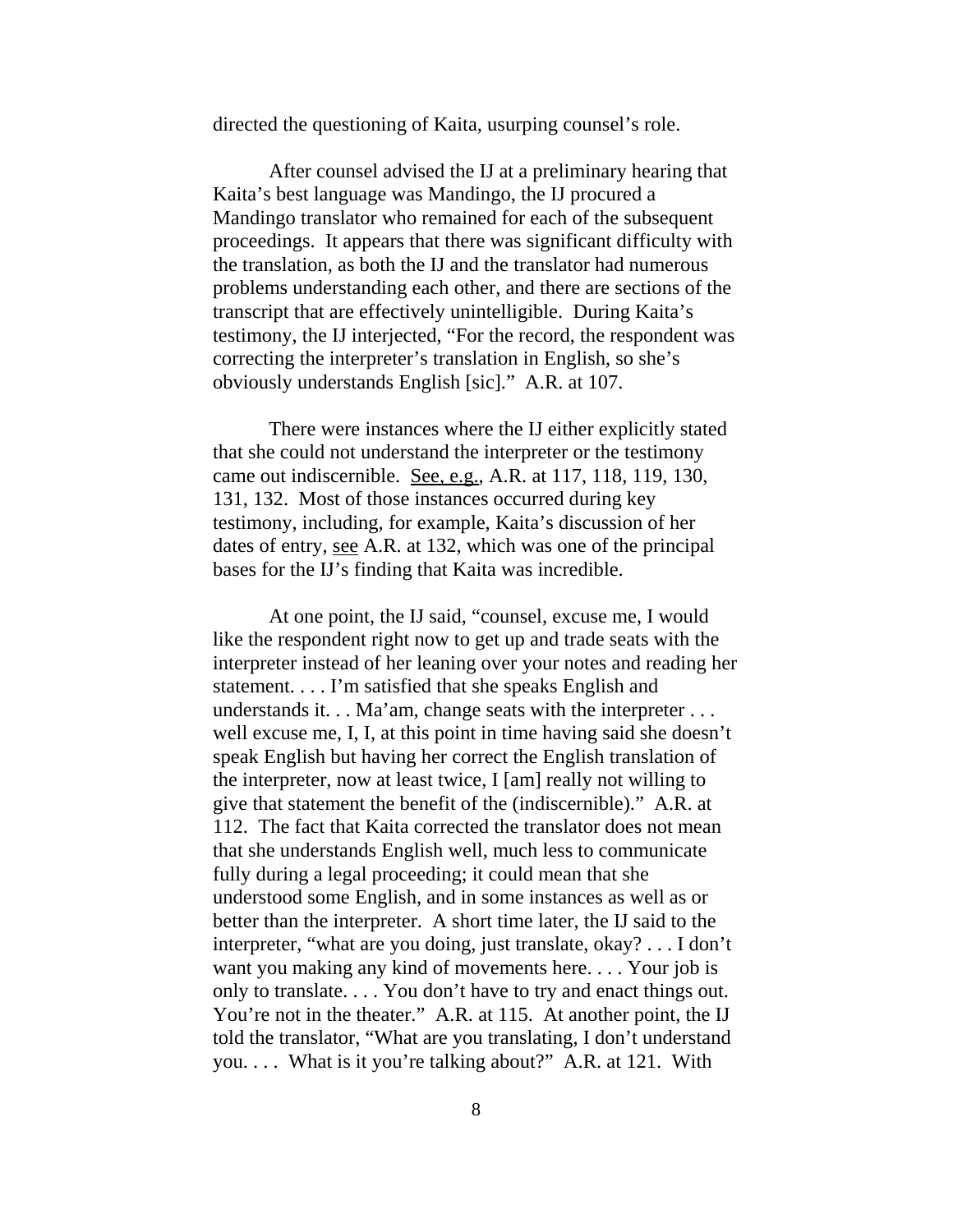respect to the injuries Kaita sustained at the military barracks, the IJ had to ask the translator three times to clarify what he was saying.

## C. IJ Decision

After the hearing, the IJ issued her oral decision, in which she concluded that Kaita's entry date and location were unknown. According to the record, Kaita filed an application for asylum on October 29, 2003, but the record fails to show when she entered the United States. Thus, the IJ decided that Kaita had not shown that she had filed the application for asylum within one year of her date of entry. Nonetheless, the IJ reviewed Kaita's entire application, including the request for asylum. The IJ concluded that Kaita had "not testified in a believable, consistent nor persuasive fashion and as such has not met her burden of proof." A.R. at 81. Specifically, the IJ found Kaita's testimony to be "extremely vague and lacking in specificity." A.R. at 81.

The IJ pointed to the (1) "huge time gaps" in Kaita's testimony/failure to remember precise dates, A.R. at 81, and (2) contradictions in Kaita's testimony. With respect to timing, the IJ said that Kaita could not remember precise dates for important events, such as her husband's disappearance. The IJ asserted that this was significant because the disappearance of her husband seemed to be a memorable event. The fact that Kaita could not remember the date "certainly raises questions regarding this respondent's claim," according to the IJ. A.R. at 82. The IJ also thought that the fact that Kaita could not remember the precise date of her hospitalization after being gang raped for nineteen days in 1999 "present[ed] additional questions regarding the respondent's credibility." A.R. at 82.

The IJ also stated that Kaita's testimony was at odds with her written submissions. The only example the IJ provided was that Kaita said she was persecuted due to her ethnicity in her Form I-589, but her testimony did not mention ethnic persecution.

With respect to the IJ's asserted contradictions, the IJ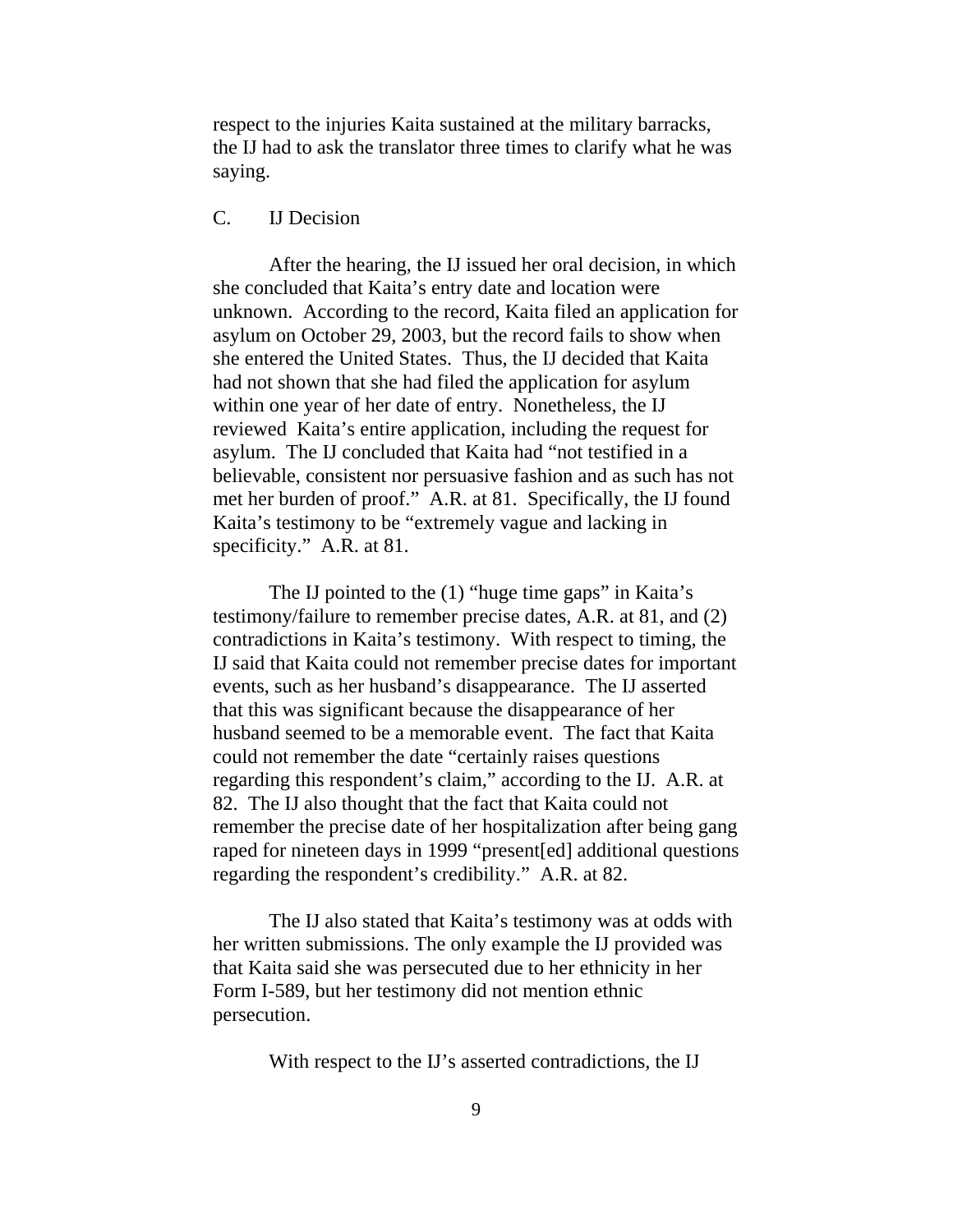cited conflicting testimony about where and when Kaita obtained her passport. Kaita's passport was issued on December 23, 2002. The IJ stated that Kaita had initially testified that she departed Sierra Leone for Guinea on March 29, 2003, but that contradicted the fact that the passport was obtained in Sierra Leone in December 2002.

Finally, the IJ concluded that "this respondent has not been totally persuasive and consistent and it appears that much of this claim that's been presented is not really believable." A.R. at 83. The IJ stated that it was more likely that Kaita left Sierra Leone "because of the suffering and the financial hardship and the difficulties in the living conditions more than on any possible grounds of persecution." A.R. at 83. Because the IJ concluded that Kaita had not met her burden of proof on the asylum claim, she necessarily decided that Kaita had not met her burden of proof on the withholding of removal claim and the CAT claim. The IJ stated that Kaita had not, in light of the entire record, "presented a consistent, believable, and sufficiently detailed claim to support a grant of political asylum . . . ." A.R. at 84.

## D. BIA Decision

The BIA adopted and affirmed the IJ's decision in a written decision that included several additions. It stated that Kaita failed to meet the one-year filing deadline for filing a petition for asylum because there had been multiple discrepancies with respect to the date of Kaita's arrival in the United States. The BIA also stated that the IJ's adverse credibility finding was sufficiently supported by the record because of the lack of details in Kaita's testimony and her failure to remember precise dates. The BIA did not find that the IJ's comments and interruptions or Kaita's lack of education sufficiently explained the discrepancies in the record.

Kaita timely filed her petition for review.

## **II.**

When the BIA's decision substantially relies upon the decision of the IJ, this court has jurisdiction to consider the IJ's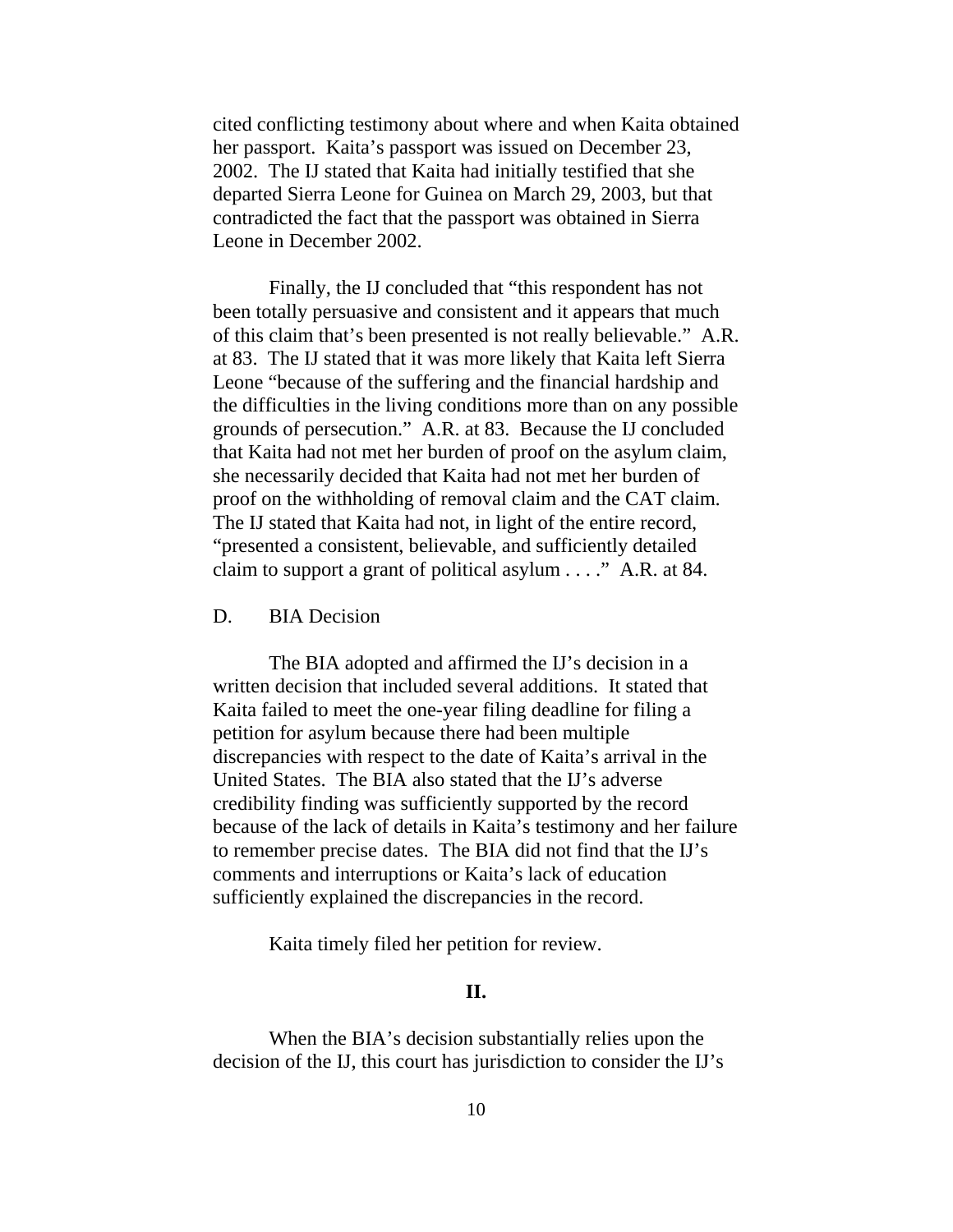decision, as well as the BIA's decision. <u>Xie v. Ashcroft</u>, 359 F.3d 239, 242 (3d Cir. 2004). Because the BIA adopted the IJ's adverse credibility determination and added to that conclusion, we consider both the IJ's decision and that of the BIA.

This court reviews adverse credibility determinations under the substantial evidence standard. Id. at 243. "Under [that] standard, the [BIA's] adverse credibility determination must be upheld on review unless 'any reasonable adjudicator would be compelled to conclude to the contrary." Gao v. Ashcroft, 299 F.3d 266, 272 (3d Cir. 2002) (quoting 8 U.S.C. § 1252 (b)(4)(B)). Because Kaita's petition was filed before May 11, 2005, the effective date of the REAL ID Act, the applicable law was that minor inconsistencies did not support an adverse credibility finding. Id. It was clear then that discrepancies in a petitioner's testimony must involve the "heart of the asylum claim" in order to support an adverse credibility finding. Id. (citation and internal quotations omitted). $6$  We have held that "[a]dverse credibility determinations based on speculation or conjecture, rather than on evidence in the record, are reversible." Id. (citation omitted).

#### **III.**

We turn now to examine Kaita's claims.

A. Asylum

As a threshold matter, an alien seeking asylum must prove by clear and convincing evidence that she filed her application for asylum within one year of her arrival in the United States. 8 U.S.C. § 1158(a)(2)(B). A court may consider an untimely asylum application only if the alien can demonstrate changed circumstances that affect her eligibility for asylum or extraordinary circumstances why she did not file the application

<sup>6</sup> Under the REAL ID Act, "a trier of fact may base a credibility determination . . . without regard to whether an inconsistency, inaccuracy, or falsehood goes to the heart of the applicant's claim. . . ." 8 U.S.C. § 1158(b)(1)(B)(iii).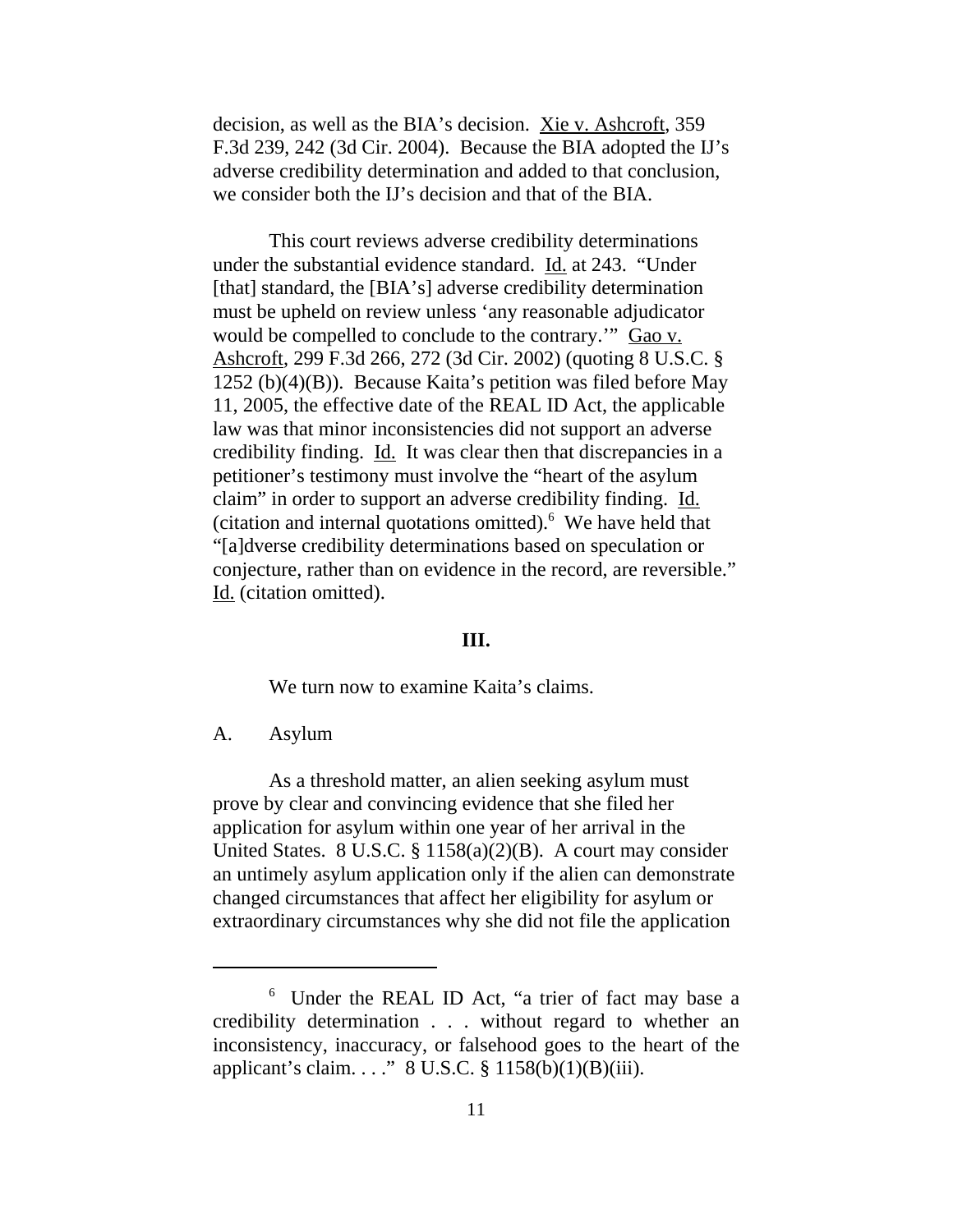within one year. <u>Id.</u> § 1158(a)(2)(D). However, "[n]o court shall have jurisdiction to review any determination of the Attorney General under [§ 1158(a)(2)]." Id. § 1158(a)(3).

Both the IJ and the BIA made the determination under § 1158(a)(3) that Kaita failed to prove by clear and convincing evidence that she had filed her asylum application within one year of her date of entry. In light of that finding, we have no jurisdiction to review Kaita's claim for asylum. See 8 U.S.C. § 1158(a)(3).

#### B. Withholding of Removal

In order to qualify for withholding of removal, $7$  a petitioner must establish a "clear probability," that is, that "it is more likely than not" that her life or freedom would be threatened if returned to her country due to her race, religion, nationality, membership in a particular social group, or political opinion. Zubeda v. Ashcroft, 333 F.3d 463, 469 (3d Cir. 2003) (citations and internal quotations omitted). If an applicant meets that standard, the Attorney General must grant withholding of removal. 8 U.S.C. §1231(b)(3)(A). An applicant can meet the standard by proving past persecution, which creates a rebuttable presumption of future persecution. 8 C.F.R. § 1208.16(b)(1). That presumption can be rebutted if there has been a fundamental change in circumstances in the country of origin or if the applicant could safely move to another part of the country. Id.

The IJ rejected Kaita's withholding claim because the IJ concluded that she had "not testified in a believable, consistent nor persuasive fashion and as such has not met her burden of proof." App. at 81. As we noted above, the IJ attributed her adverse credibility finding to Kaita's inconsistency and vagueness with respect to timing and to contradictions in her overall testimony.

<sup>&</sup>lt;sup>7</sup> We have jurisdiction to review final orders of removal pursuant to 8 U.S.C. § 1252(a)(1).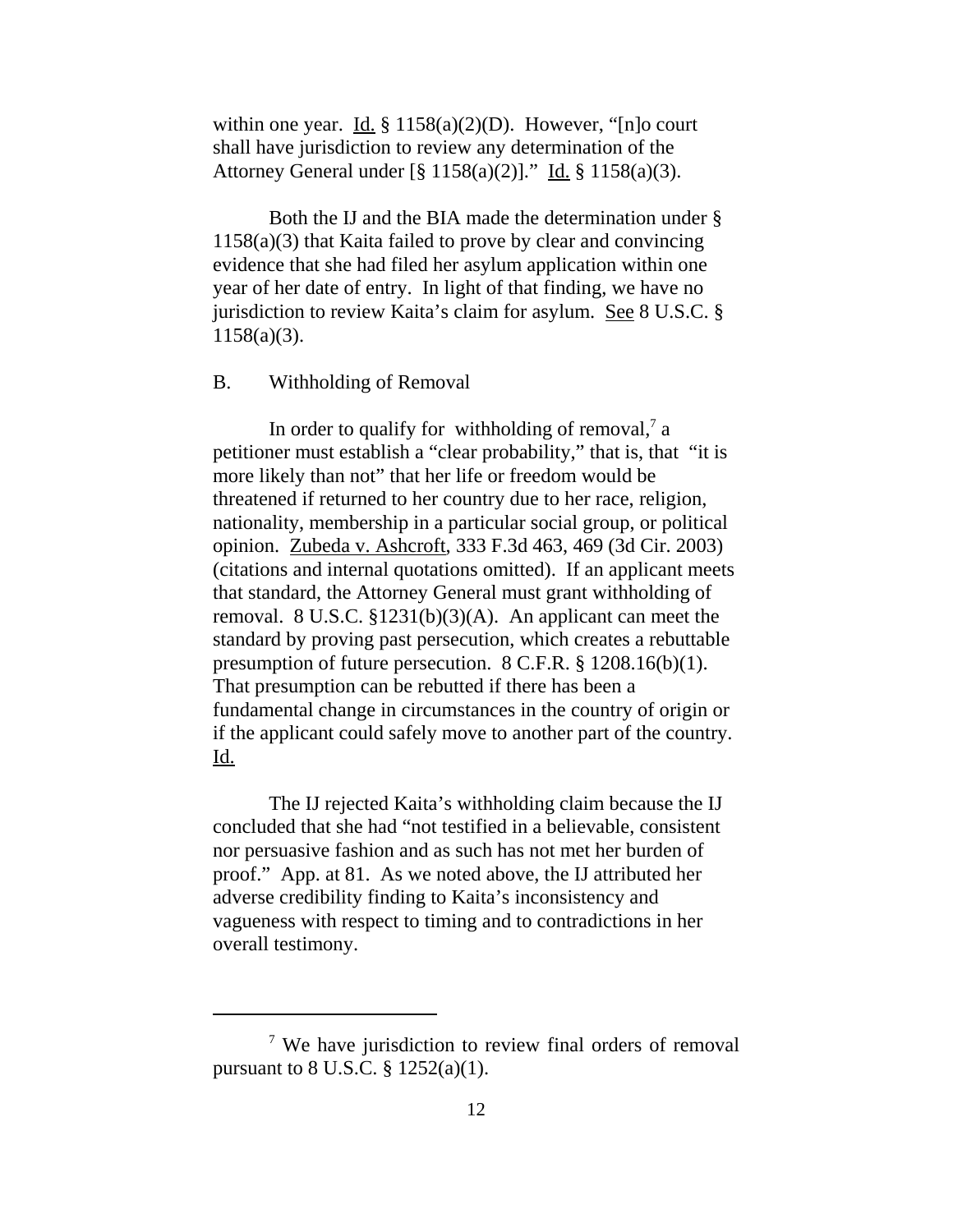1. Timing

First, the IJ said that there were "significant time gaps that raise many questions regarding the claim itself." A.R. at 81. That conclusion is not adequately supported by the evidence. After searching the record, we are unable to pinpoint any significant time gaps. The record evidence supports the following: Kaita and her family were attacked in Bo Town in 1997. She moved to Freetown at that time, was attacked in 1999, and left for Guinea in 2002. That is a total of five years in Freetown. From Guinea, Kaita came to the United States. There are no "time gaps" in the testimony, certainly no significant ones. Notwithstanding the IJ's suggestion of confusion regarding the five years Kaita spent in Freetown, the testimony reveals that the five years Kaita spent living with her husband's family in Freetown included the time before and after the 1999 attack.

The IJ also stated that Kaita was not able "to provide dates when significant events allegedly occurred," A.R. at 81, citing as examples the disappearance of Kaita's husband and Kaita's hospitalization following being gang raped in a military barracks. Although Kaita could not remember the month and day that her husband disappeared, she clearly remembered that the year was 1997. She said she could not remember the exact date because it was so traumatic. We conclude that the exact date of Kaita's husband's disappearance does not go to the heart of her claims, see Gao, 299 F.3d at 272, which is her capture, detention, and mistreatment by the rebels. In addition, there is a great deal of confusion in the record in connection with the timing issue. The IJ interrupted to question Kaita; the translator was having trouble translating correctly; and either the translator or Kaita apparently could not understand the IJ's question, as demonstrated by the question to the IJ, "what do you mean?" following the IJ's question regarding the exact date when the husband disappeared. A.R. at 110.

With respect to the date of hospitalization, the IJ's conclusion that Kaita's testimony "present[ed] additional questions regarding the respondent's credibility," A.R. at 82, is surprising. The IJ stated, "when [Kaita] testified about the rape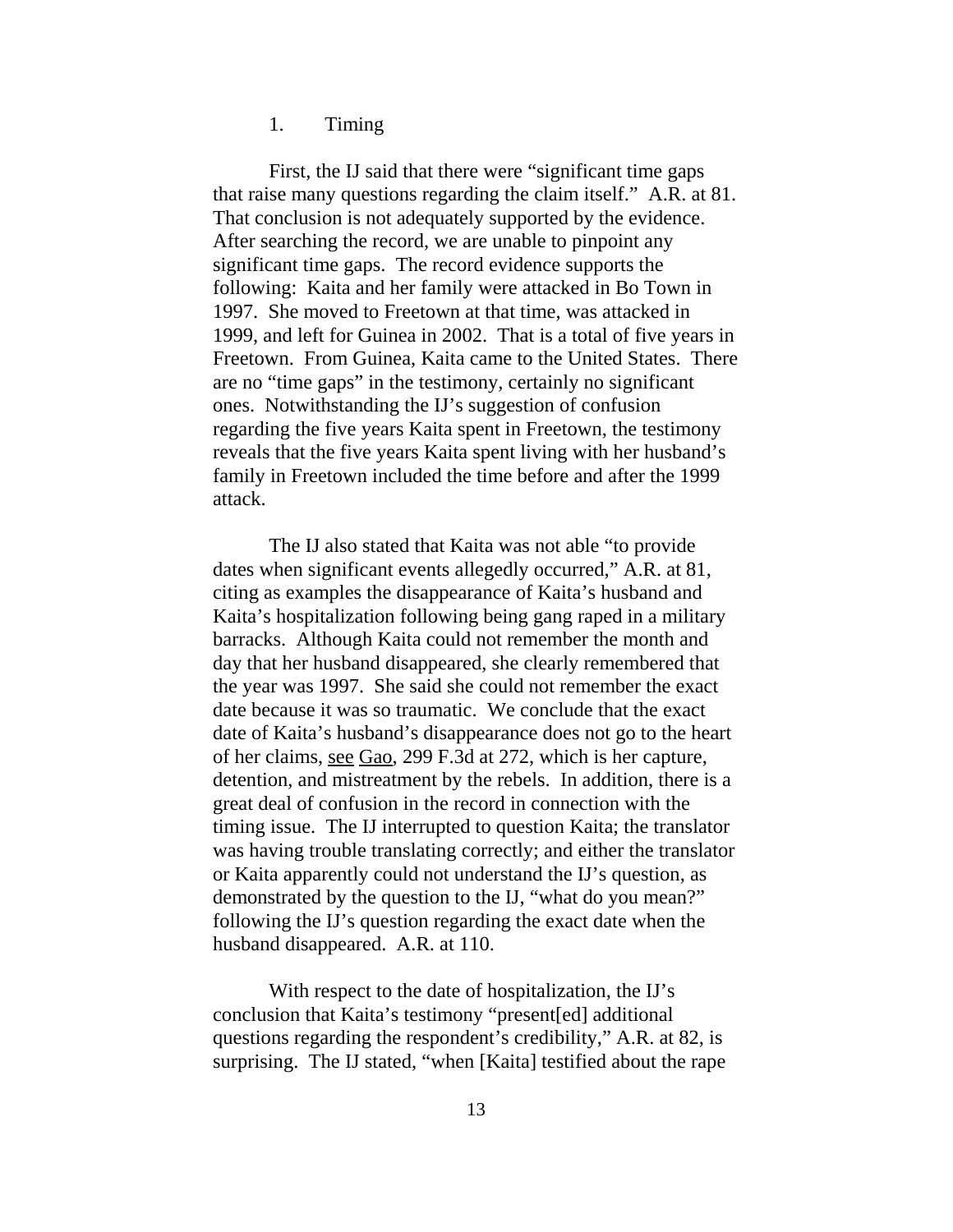and being hospitalized, she indicated that she could not recall the dates of her hospitalization or when these events in question had precisely happened other than that they had happened some time in 1999 because allegedly she was in such pain that she was unable to recall the date." A.R. at 82. The IJ then stated, "[s]ubsequently when queried further, the respondent then testified that she believed it was January 25th." A.R. at 82.

But the IJ's characterization of that testimony is not accurate. What actually occurred was that the IJ interrupted Kaita's counsel to take over the questioning of Kaita with respect to the 1999 incident. Then the IJ asked Kaita, "Okay, ma'm, and then what, what, when was it that you were actually in the hospital?" A.R. at 122. Kaita answered, "I can't recall because I was in pain." A.R. at 122. The IJ asked, "Well, can you recall after you were out of pain when that was?" A.R. at 123. At that point, Kaita stated, "When I was at the hospital actually it was the first month the 25th." A.R. at 123. The IJ then said, "Proceed counsel, please, I'd like to wrap this up now." A.R. at 123.

Kaita never said that she could not recall any date at which she was in the hospital; rather, she could not remember when it was that she was in the hospital (i.e., when she entered the hospital). But when asked if she remembered a date while in the hospital after the pain subsided, Kaita readily provided a date of January 25th. She never said she "believed" it was the 25th, as the IJ characterized Kaita's testimony; rather she clearly stated that when she was out of pain, she was at the hospital on January 25th. In this respect, the IJ's conclusion is not supported by substantial evidence because it relied upon a nonaccurate characterization of the record evidence. Moreover, the exact date of Kaita's hospitalization following her experience of being brutally gang-raped does not go to the heart of Kaita's claim. It is the fact of having been gang-raped that does. Once again, the IJ's explanation is not a sufficient basis for making an adverse credibility finding.

In further support of her conclusion that the timing issues supported an adverse credibility finding, the IJ stated that "the testimony provided by this respondent is at odds with her written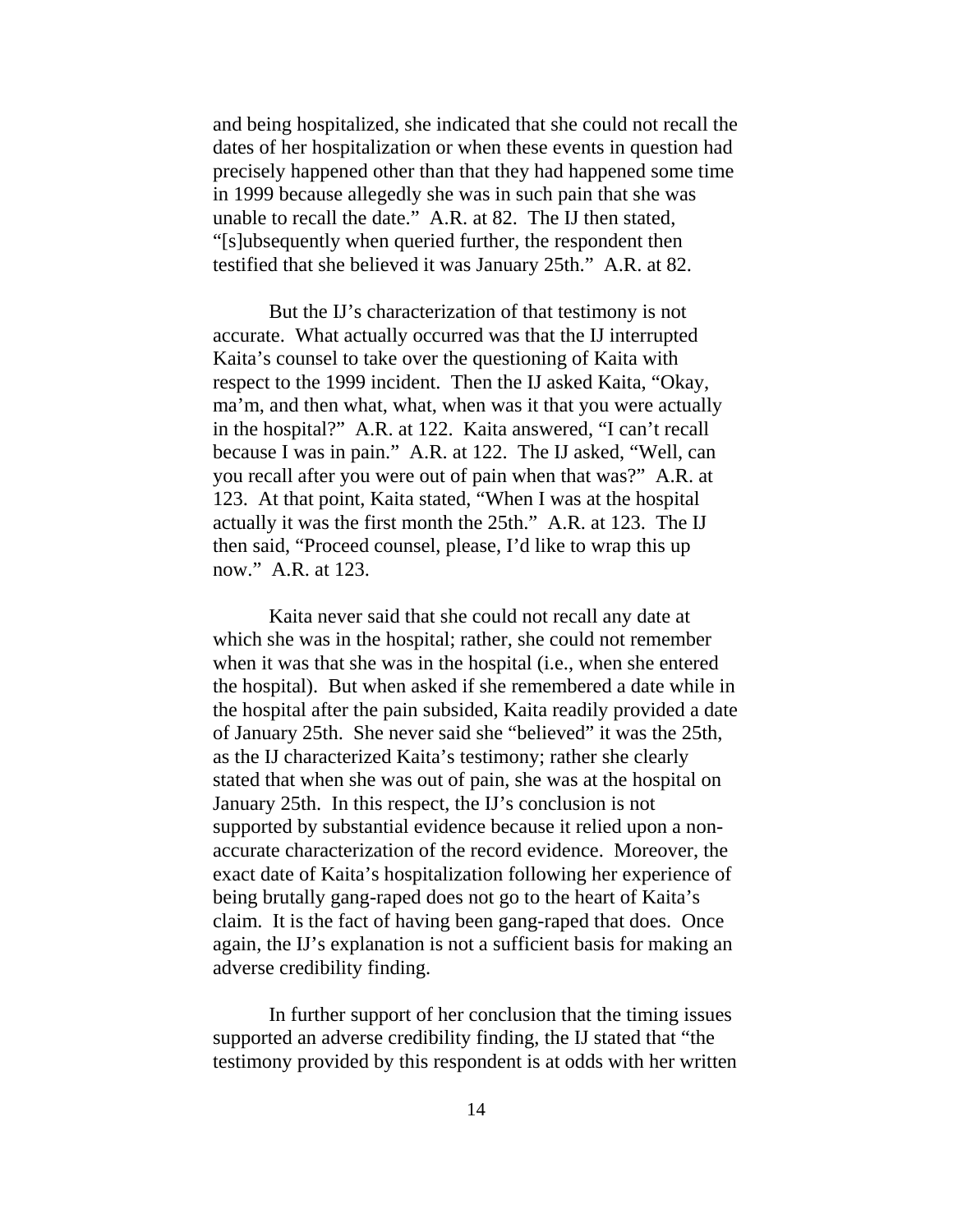submissions and also at odds with her own testimony before the Court." A.R. at 81. Later in her decision, the IJ stated that Kaita "[i]nitially" testified that she departed Sierra Leone on March 29, 2003 and traveled to Conakry, Guinea, but subsequently testified that she had obtained a passport on December 23, 2002. A.R. at 82. The IJ stated that because Kaita had also testified that she actually left Sierra Leone on March 29, 2002, it would have been impossible for her to have gotten a passport in Sierra Leone in December 2002 inasmuch as Kaita never went back to Sierra Leone once she left. A.R. at 82.

A close reading of the testimony shows that Kaita testified that she arrived in the United States in March 2003, and that she had been in Guinea for three months prior to leaving for the United States. That would have dated Kaita's departure from Sierra Leone to Guinea in December 2002. When asked by the IJ if she left Sierra Leone for Guinea in December 2002, Kaita said yes. That testimony is also consistent with the IJ's later questioning regarding the date when Kaita obtained the passport, to which Kaita answered she obtained it in Sierra Leone in December 2002, and then left Sierra Leone very soon after that. Thus, most of Kaita's testimony regarding the dates was consistent. The fact that at one point during the complicated recitation of dates Kaita stated that she left Sierra Leone in March 2002 is a minor inconsistency that does not go to the heart of her claims, especially in light of the IJ's continued interruption of the flow of Kaita's testimony and the obvious problems with the translation referred to above.

There are two other instances where the testimony appears to be inconsistent, although they appear to have arisen due to problems with the translation. For example, after already answering that she departed Guinea for the United States in March 2003 after being there for three months, Kaita testified that she left Sierra Leone in the "two month, 29th, 2002." A.R. at 131. Then, when asked when she left Guinea, she said the "10 month the 15th." But at that point both the IJ and Kaita's counsel began questioning the interpreter, and then the IJ said, "he just said she left Guinea the 3rd month the 16th." A.R. at 132. The IJ then asked the translator if that was correct (i.e., leaving Guinea in the third month) and the translator said yes.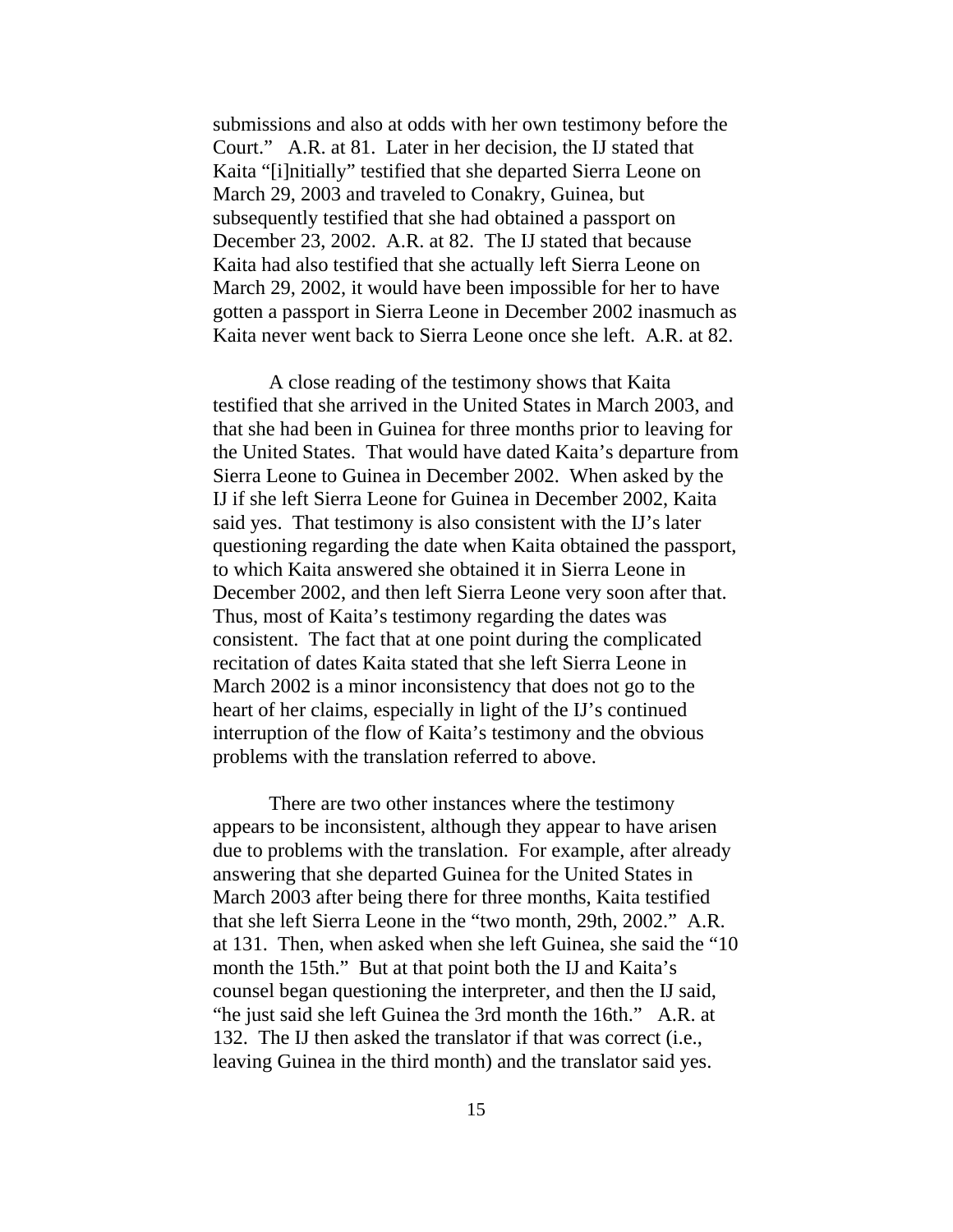The transcript of that entire dialogue is unclear and lacks the indicia of reliability on which to base an adverse credibility finding, particularly where another section of the transcript reveals that Kaita's dates may have been consistent. Moreover, after carefully reviewing the transcript, we can find no instance in which Kaita testified that she left Sierra Leone on March 29, 2002, contrary to the IJ's statement in her oral opinion. The only discrepancy about the date when Kaita left Sierra Leone is her statement reported by the translator that she said she left the "two month, the 29th." A.R. at 131. Because Kaita had already testified that she left Sierra Leone in December, i.e., the "twelve month," it seems highly plausible that when the translator said "two month," it was meant to be "twelve month."

In fact, when the IJ clarified with Kaita, "And you left Sierra Leone in December 2002, is that right?," she responded, "Yes, that's when I left." A.R. at 132. Kaita's position is that she was in Freetown from 1997 to December 2002, at which time she obtained a passport and went to Guinea. Kaita remained in Guinea for three months. Although Kaita stated that she left for the United States in March 2003, the IJ and the BIA concluded that was not proven.

In sum, Kaita's omissions or so-called vagueness with respect to the date of her husband's disappearance and the date of her hospitalization do not go to the heart of her claim. To the extent that there are a few instances of apparently inconsistent testimony, those instances may have been the result of either translation problems or the IJ's interruptions, and the IJ herself clarified some of those inconsistencies during the testimony.

2. Contradictions/Lack of Details

The IJ also stated that she made an adverse credibility finding due to the contradictions in Kaita's testimony, but the only examples she gave were those discussed above with respect to timing. The IJ also stated that Kaita failed to provide specifics about "what actually transpired to this respondent. . . ." A.R. at 83.

That conclusion is unacceptable given the record before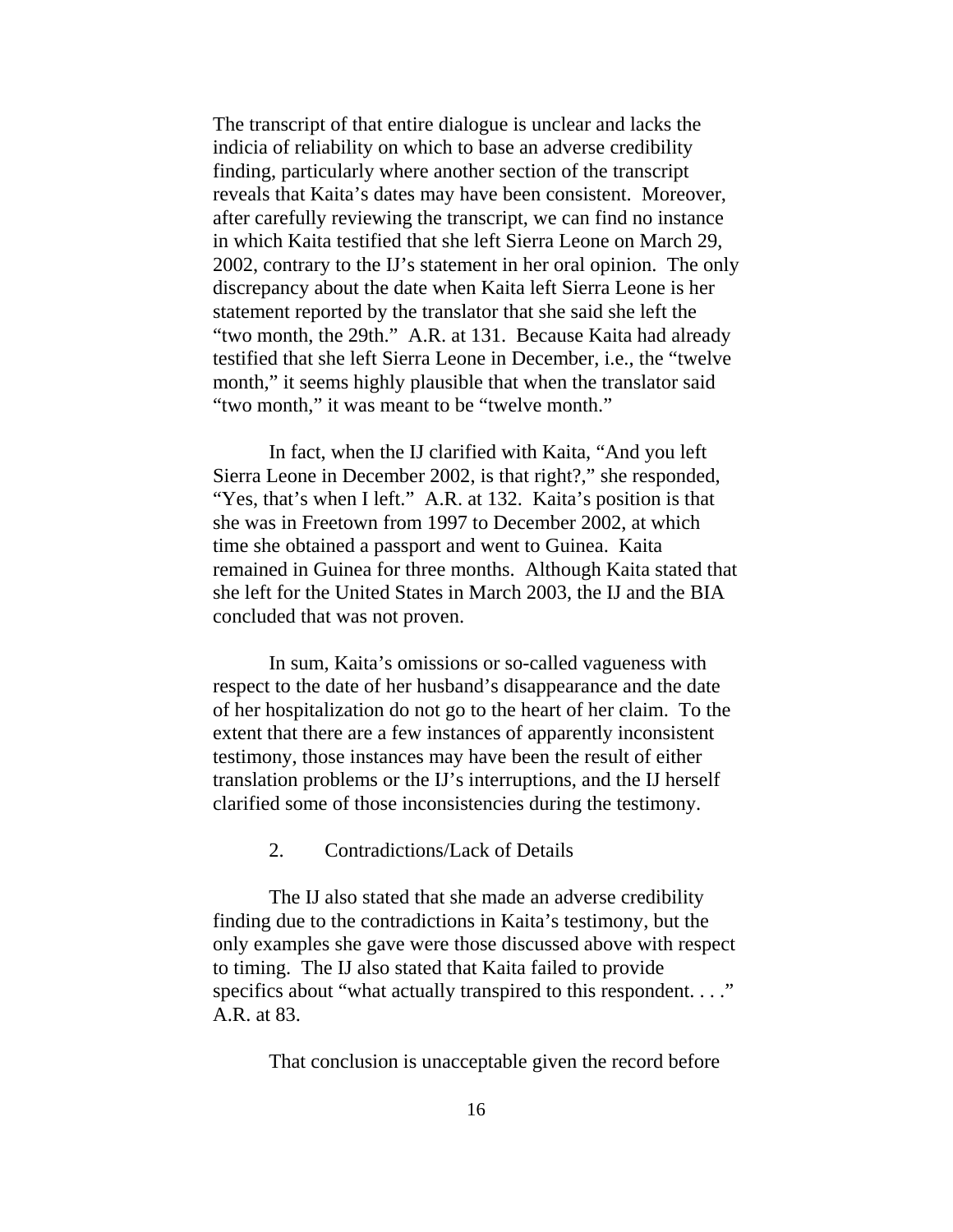the IJ. Kaita explained in great detail that she and her children were beaten and their house was burned down, that she was kidnapped by the RUF rebels and was taken to their barracks and was forced to wash and launder for them, that she was raped by one rebel after another on multiple occasions, and that on both occasions (in 1997 and 1999) the rebels told her they were targeting her due to her support of the SLPP/the presidential government of Sierra Leone. Moreover, Kaita explained with whom she was staying, what she did to earn a living, and what was the status of her children at all times.

Moreover, the IJ's statement that she would have liked to have heard more detail is inconsistent with her frequent interruptions of Kaita when Kaita attempted to provide such detail, and the IJ's obvious efforts to rush the proceedings by continually reminding counsel about her 10:30 a.m. matter when counsel was attempting to elicit more detail.

Finally, the IJ noted that Kaita's testimony made no reference to persecution on account of ethnicity. Persecution need not be on account of ethnicity; it can also be on account of political belief. Here, Kaita testified on multiple occasions that she was singled out due to her membership in the SLPP and her support for the elected president. Indeed, when Kaita's counsel asked her at the evidentiary hearing why the rebels had attacked her, the IJ prevented her from answering by interrupting, "Counsel, I'd like to find out what happened after this. I mean she said they beat her, where was she?" A.R. at 116. After Kaita provided an answer that is partially unintelligible on the record copy of the transcript, the IJ interjected again and directed the questioning of Kaita for some time regarding the issue of where the rebels held her captive. The questioning never returned to the topic why the rebels had attacked Kaita. The IJ's interruption seemingly frustrated what could have been an opportunity for Kaita to elaborate on the basis for her persecution claim. Moreover, there is some evidence that the rebels referred to Kaita's Mandingo ethnicity while she was detained at their military barracks. The IJ's decision does not discuss any of that evidence, but rather summarily concludes that there was no evidence of any ground of persecution.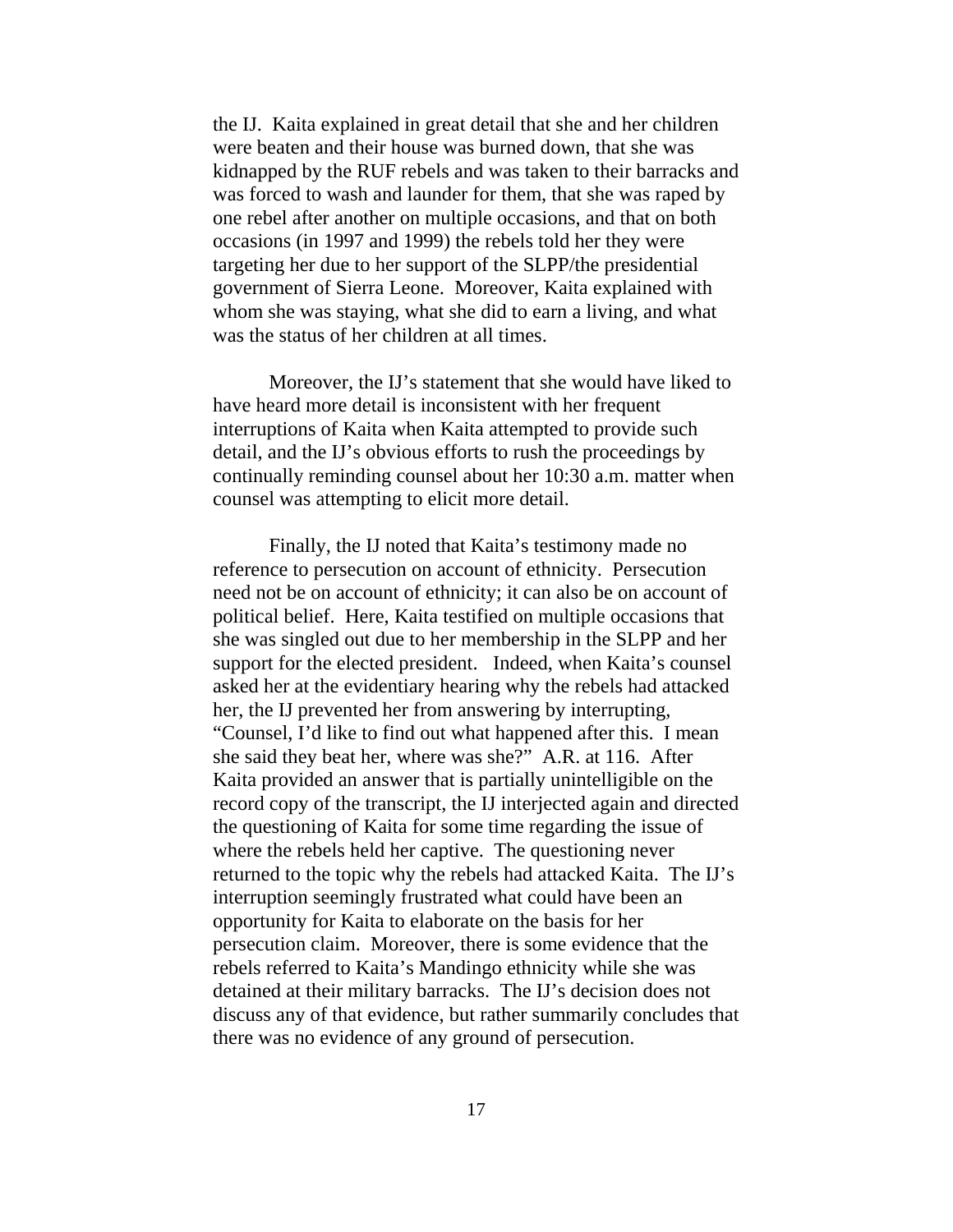For the reasons set forth, we conclude that the adverse credibility finding made by the IJ and adopted by the BIA is not supported by substantial evidence.

# C. CAT Claim

To qualify for relief under Article 3 of the CAT, a petitioner must show that "it is more likely than not that he or she would be tortured" if returned to the proposed country of removal. Zubeda, 333 F.3d at 471 (citation and internal quotations omitted). This standard differs significantly from a "reasonable fear of persecution" for asylum, because it has no subjective component and requires the petitioner to establish entitlement to relief on the basis of objective evidence. Id. (citation and internal quotations omitted)

Unlike the asylum and withholding standards, a person seeking protection under the CAT need not establish that she is a "refugee," and therefore need not prove that she was persecuted due to any protected status. Rather, to state a claim under the CAT, the applicant must show that she will more likely than not be tortured. That standard has been applied when the government is unwilling or unable to protect its citizens from persecution. Silva-Rengifo v. Attorney Gen., 473 F.3d 58, 65 & n.6 (3d Cir. 2007).

Torture is defined as:

an act by which severe pain or suffering, whether physical or mental, is intentionally inflicted on a person for such purposes as obtaining from him or her or a third person information or a confession, punishing him or her for an act he or she or a third person has committed or is suspected of having committed, or intimidating or coercing him or her or a third person, or for any reason based on discrimination of any kind, when such pain or suffering is inflicted by or at the instigation of or with the consent or acquiescence of a public official or other person acting in an official capacity.

Zubeda, 333 F.3d at 472 (quoting 8 C.F.R. § 208.18(a)(1)). The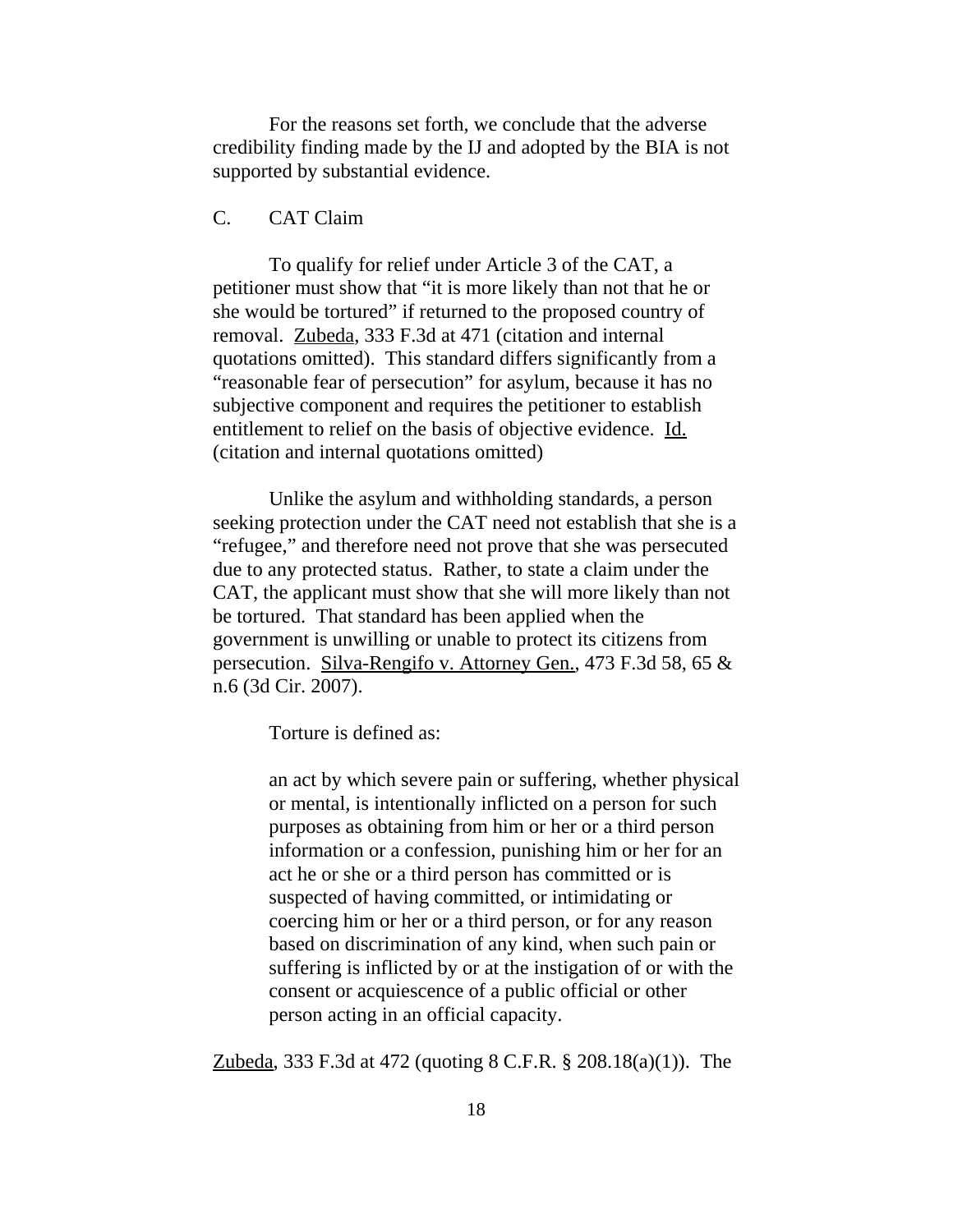distinguishing feature of torture is the severity of pain inflicted. Id. Rape can be torture. Id.

Kaita testified that she had been brutally beaten and raped on multiple occasions by the RUF rebels who had, in effect, taken over the government of Sierra Leone. But the IJ did not consider the evidence, instead concluding that she had "failed to present any evidence that would support a conclusion that it would be more likely than not that she would be tortured if removed to Sierra Leone." A.R. at 84.

Neither the IJ nor the parties discussed the State Department Country Reports for Sierra Leone. The Country Report for 2001 explained that the elected government of Sierra Leone did not effectively control the entire country that year, but that the RUF rebels exercised de facto control over some areas of the country. U.S. Department of State, Country Report on Human Rights Practices (2001).<sup>8</sup> The Report also stated that the RUF rebels had abducted many women to use as "sex slaves," and that acts of violence and rape were prevalent. Id. The Country Report for 2006, however, announced the return to power of the democratically elected government, the SLPP, and the decrease in power of the RUF rebels. See U.S. Department of State, Country Report on Human Rights Practices (2006).<sup>9</sup> The 2006 Report suggests that, although there are still some serious problems in many areas of Sierra Leone, the country conditions have greatly improved.

Neither the IJ's decision nor the BIA's decision refers to country conditions as a factor in the analysis whether circumstances have changed since the time of Kaita's emigration and subsequent petition in the United States. It may be that both Kaita's withholding of removal claim and CAT claim are foreclosed due to changed circumstances in Sierra Leone. But we cannot, as a court of appellate jurisdiction, consider the Country Reports in the first instance. Rather, we must review

 $8 \text{ http://www.state.gov/g/dr/rls/hrrpt/2001/af/8402.htm.}$ 

 $9$  http://www.state.gov/g/drl/rls/hrrpt/2006/78756.htm.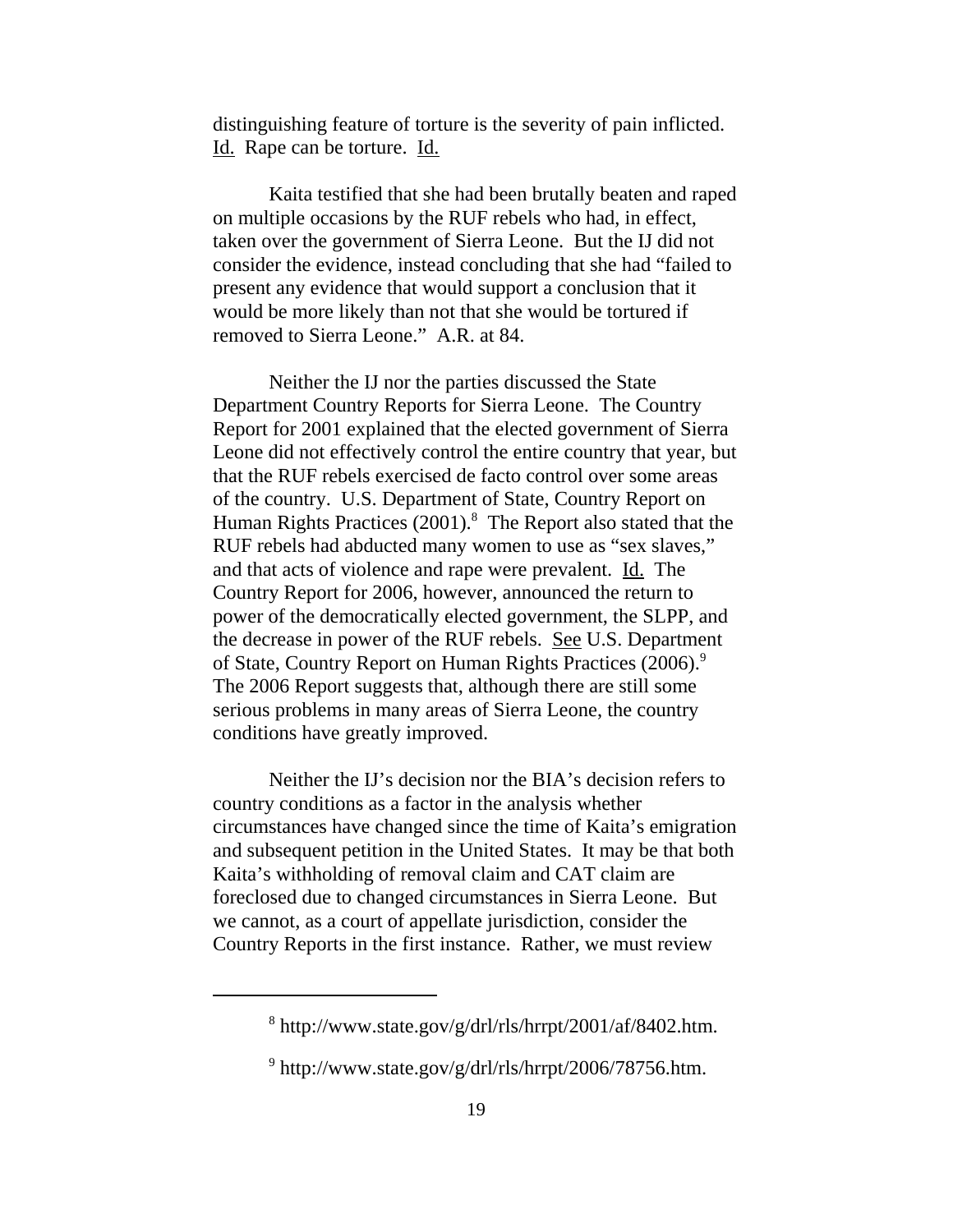only that rationale provided by the IJ and BIA for their decisions, namely that Kaita was not credible and that she submitted no evidence to show that it is more likely than not that she will be tortured if returned to Sierra Leone. See Li v. Attorney Gen., 400 F.3d 157, 163 (3d Cir. 2005) (quoting SEC v. Chenery Corp., 332 U.S. 194, 196 (1947) ("[A] reviewing court, in dealing with a determination or judgment which an administrative agency alone is authorized to make, must judge the propriety of such action solely by the grounds invoked by the agency. If those grounds are inadequate or improper, the court is powerless to affirm the administrative decision by substituting what it considers to be a more adequate or proper basis.")).

## **IV.**

The members of this court receive many petitions for review and necessarily review numerous hearing transcripts. The transcript in this case stands out because of the extent of the IJ's interruptions, frequently in what appears to be an antagonistic manner. We recognize the burden under which the immigration judges are working, but if the applicant, aided by counsel, is unable to complete his or her testimony, our review is seriously impeded. This is such a case. We venture no view as to whether Kaita is entitled to withholding of removal or protection under the CAT. We leave that decision to the agency.

For the reasons set forth above in some detail, we will vacate the adverse credibility decision of the BIA and IJ on the basis that the asserted inconsistencies and omissions are minor and do not go to the heart of Kaita's claims, and that the IJ's adverse credibility finding is not supported by substantial evidence. We will also vacate the decisions of the BIA and IJ concluding that Kaita submitted no evidence of likely torture if returned to Sierra Leone. We will remand for further proceedings consistent with this opinion, including additional testimony before the IJ if necessary, as well as full consideration of the current status in Sierra Leone as reflected in the State Department Country Report.

We will deny Kaita's petition with respect to the asylum claim. We will grant the petition with respect to the withholding